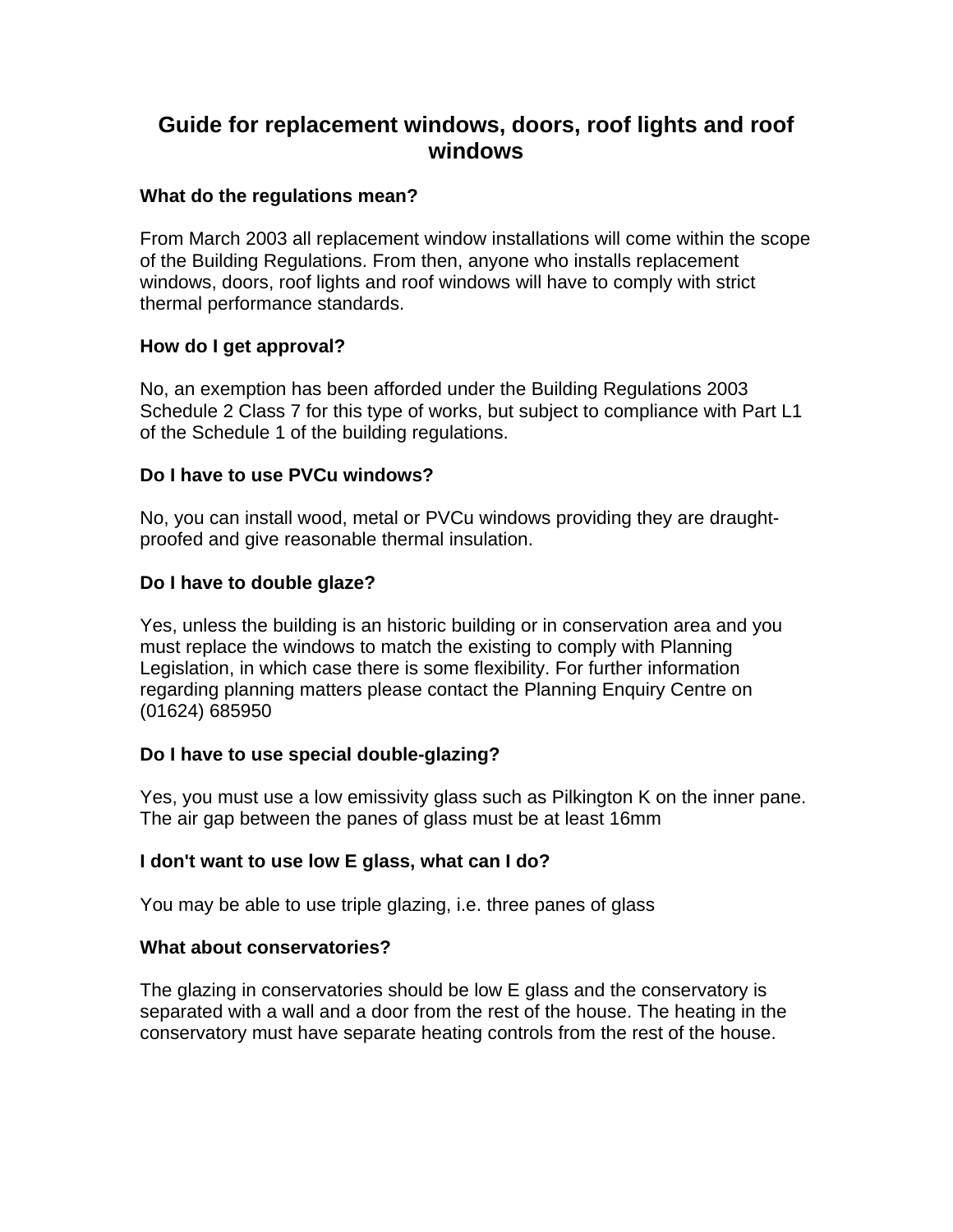## **When do I have to use safety glass?**

Safety glass, toughened or laminated must be used in all doors. Also all windows within 800mm of the floor must be safety glass to cope with the weight of someone falling against it, further measures may be necessary to deal with the risk of anyone falling from low level window openings.

#### **How can I tell if it is safety glass?**

The manufacturer will have put a small symbol on the glass.

#### **Do I have to have opening windows?**

The room will need ventilation, so an opening window is needed. The opening window needs to be at least the size of the existing opening or not less than 1/20th of the floor area of the room. You also need to put in ventilation for any gas fires or boilers in the room. Check to see if the room already has air bricks installed, otherwise you will need to put in some fixed vents in the windows. It is also necessary to have "trickle ventilators" to avoid condensation.

#### **What other things do I need to consider?**

You need to talk to the Building Control Officer about fire safety and means of escape in case of fire. You may need to have "means of escape windows" especially upstairs or from rooms that do not have direct access to a hallway or external door.

You need to consider the means of cleaning the windows - can a ladder be used outside by a window cleaner, or will "tilt and turn windows" be better. Can you reach the windows to open them?

## **Do the regulations apply to new doors?**

The same regulations apply if more than half of the door and frame, including the fanlight, is glazed. Any glazing in the door or door side panel should be safety glass, unless the panes are less than 250mm wide.

Care must be taken with the threshold of the door. The upstand can be dangerous and this should be discussed with your customer. An upstand can be particularly difficult for people with wheelchairs and pushchairs. Many modern homes have a ramped or level entrance and in these cases a door threshold with an upstand should not be used.

For further information or to discuss any aspect of the Building Regulations, please **contact us.**